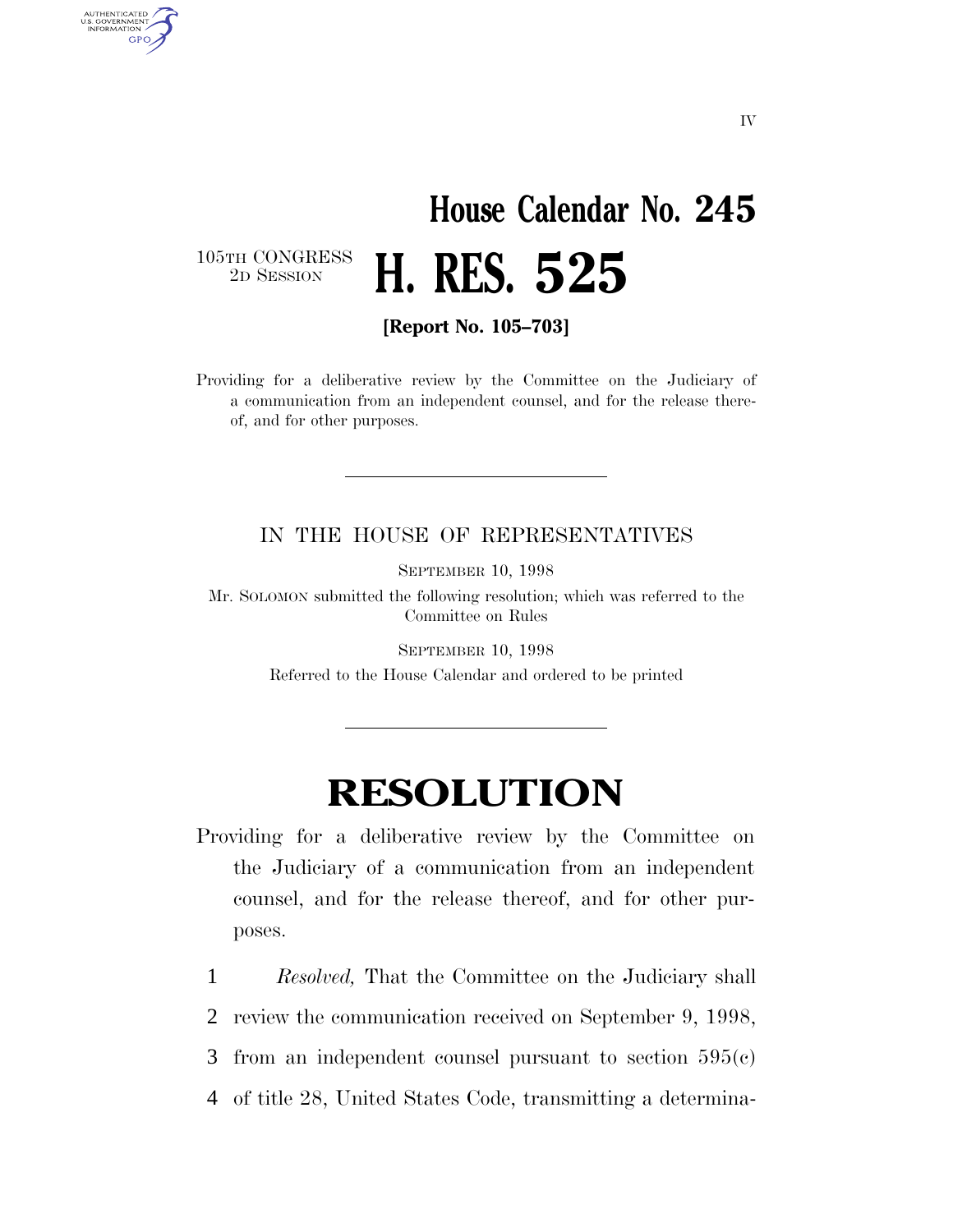tion that substantial and credible information received by the independent counsel in carrying out his responsibilities under chapter 40 of title 28, United States Code, may con- stitute grounds for an impeachment of the President of the United States, and related matters, to determine whether sufficient grounds exist to recommend to the House that an impeachment inquiry be commenced. Until otherwise ordered by the House, the review by the commit-tee shall be governed by this resolution.

 SEC. 2. The material transmitted to the House by the independent counsel shall be considered as referred to the committee. The portion of such material consisting of approximately 445 pages comprising an introduction, a narrative, and a statement of grounds, shall be printed as a document of the House. The balance of such material shall be deemed to have been received in executive session, but shall be released from the status on September 28, 1998, except as otherwise determined by the committee. Material so released shall immediately be submitted for printing as a document of the House.

 SEC. 3. Additional material compiled by the commit- tee during the review also shall be deemed to have been received in executive session unless it is received in an open session of the committee.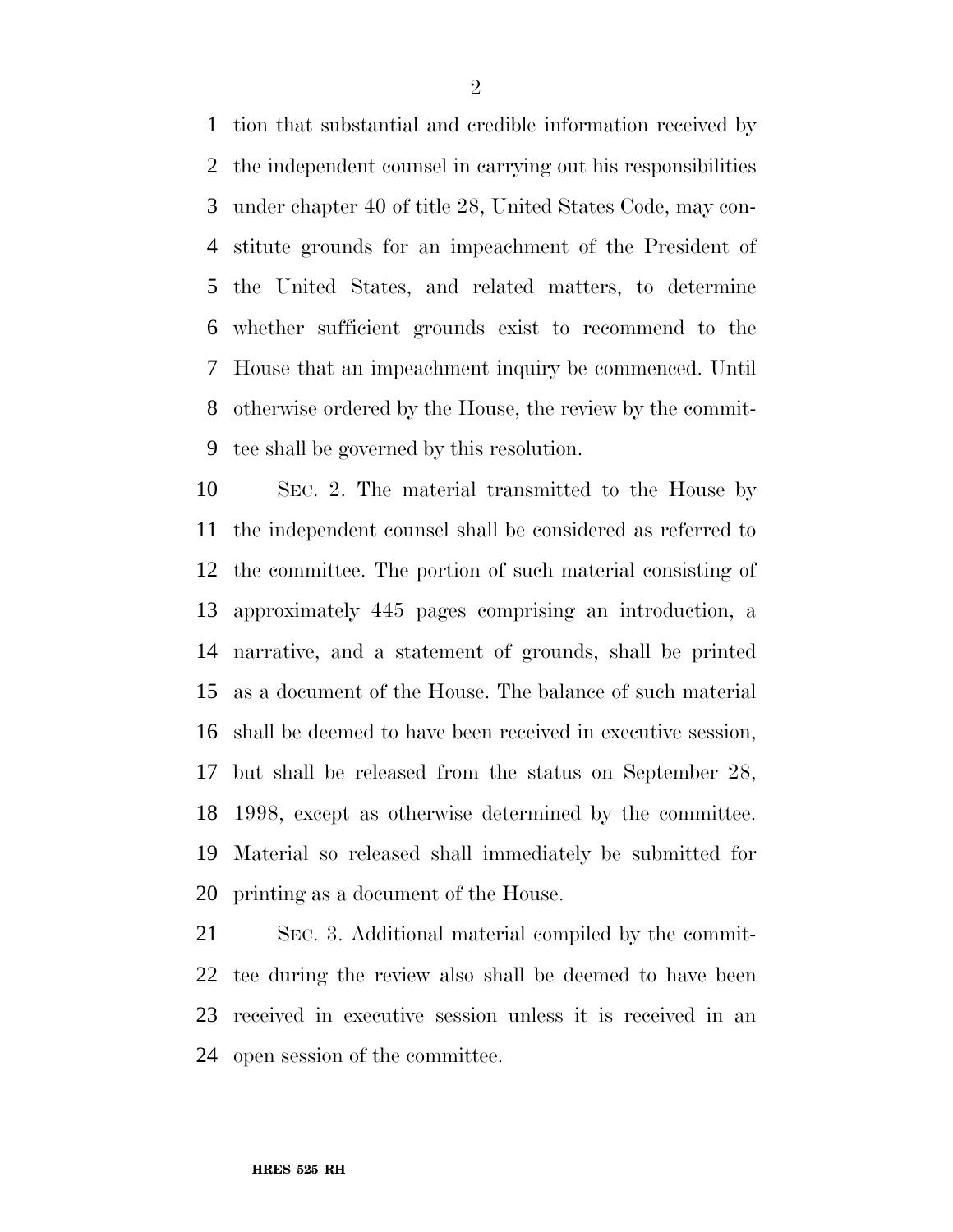SEC. 4. Notwithstanding clause 2(e) of rule XI, ac- cess to executive-session material of the committee relat- ing to the review shall be restricted to members of the committee, and to such employees of the committee as may be designated by the chairman after consultation with the ranking minority member.

7 SEC. 5. Notwithstanding clause  $2(g)$  of rule XI, each meeting, hearing, or deposition of the committee relating to the review shall be conducted in executive session unless otherwise determined by an affirmative vote of the com- mittee, a majority being present. Such an executive session may be attended only by members of the committee, and by such employees of the committee as may be designated by the chairman after consultation with the ranking mi-nority member.